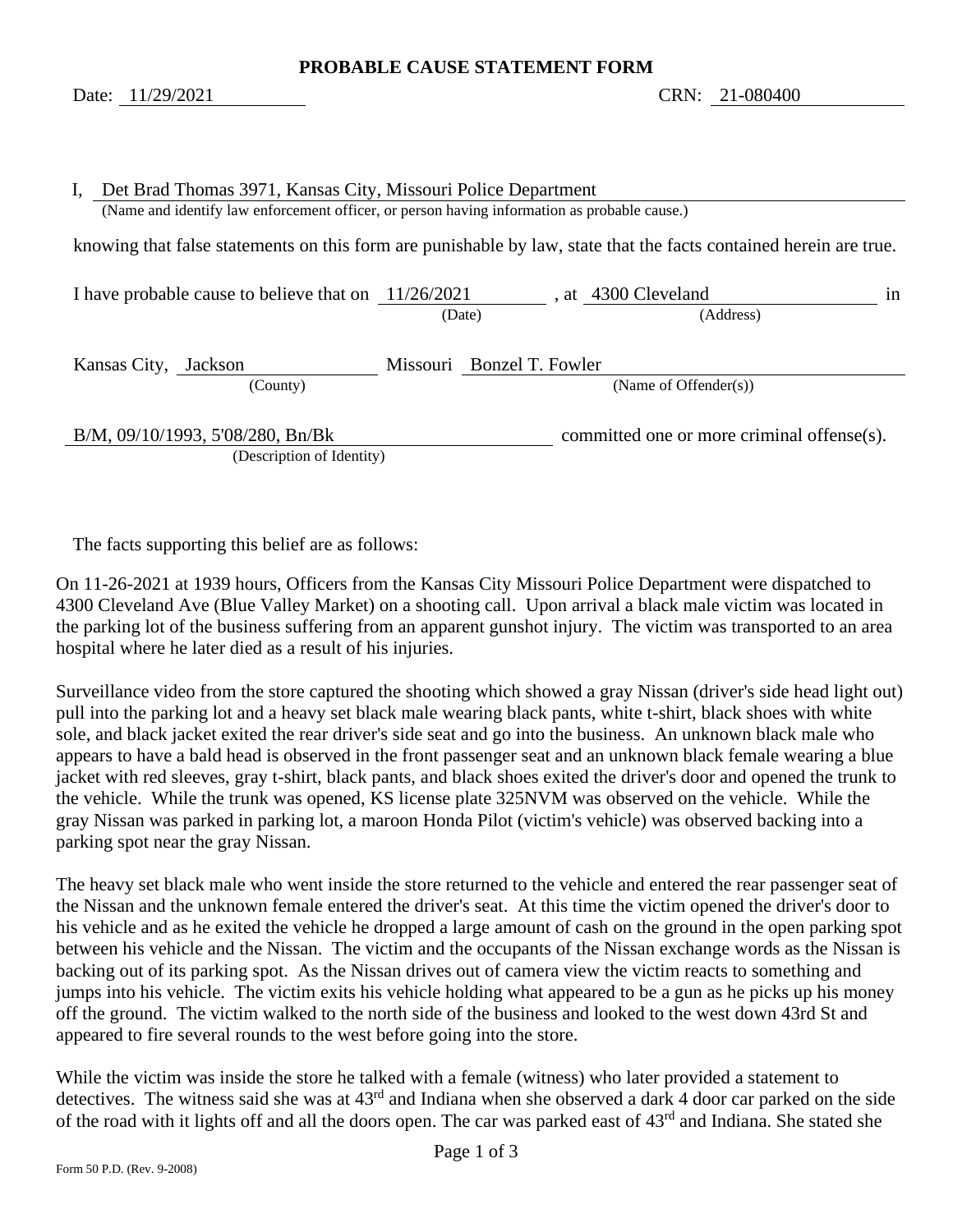CRN [21-080400](#page-0-0)

stopped and backed up and then drove around the block and went the long way around to get to 4300 Cleveland to avoid the parked car. The witness stated as she pulled into Blue Valley Market she heard gunshots. She turned off her car and observed the victim who she referred to as "ED" standing on the NE corner of the building and he was looking west bound with cash in his hands. When she went inside the store, the clerk asked the witness if she was Ok and she told the clerk she was fine. ED was inside and talking to the cashier and the witness overheard ED saying, "These bitch ass niggers just tried to rob me."

Video surveillance also showed a male friend of the victim arrived at the store and they talked inside the store before exiting the store together. While standing at the driver's side of the victim's vehicle a dark gray vehicle with the driver's head light out which looked similar to the gray Nissan previously in the lot pulls into the lot from the south on Cleveland. An unknown person is observed shooting from the front passenger window and as the vehicle continues into the lot another person is observed shooting from the rear passenger driver's side seat. The victim and his male friend are not seen shooting back until the shots are fired from the Nissan. The vehicle continued through the parking lot and went west on 43rd St after the shooting.

A computer check of KS 325NVM in the License Plate Reader (LPR) System revealed the vehicle hitting in the area of 23rd and Wheeling on 11-25-2021 which is in the area of the Blue Valley Townhomes which has Watchtower surveillance video. The gray Nissan was observed on the video which pulled into a parking spot in front of 2052 Wheeling. A black male with a bald head exited the vehicle in the video. A computer search of the address revealed two people (Bonzel T. Fowler B/M 09-10-1993 & Tateona C. Jackson-Williams B/F 08-04- 1994) associated with the address. Bonzel appeared similar in appearance to the male who exited the vehicle. A computer search of Tateona revealed her associated with Byron T. Fowler B/M 01-21-1991 who looked similar in appearance to the heavy set black male who exited the gray Nissan and was in the store prior to the shooting.

On 11-27-2021 detectives contacted an employee from the Blue Valley and showed him a photo line-up containing Byron Fowler. The employee positively identified Byron as being in the store prior to the shooting and being a "regular" at the business.

A computer check of Byron Fowler revealed his name registered on a water bill at 7100 E. 104th St. Undercover detectives responded and conducted surveillance at the address on 11-27-2021. Byron Fowler was observed in and out of the residence numerous times throughout the day at the residence.

Detectives returned to 7100 E. 104th St on 11-29-2021 and observed the gray Nissan bearing KS plate 325NVM parked behind the residence and Bryon Fowler, Bonzel Fowler, and Tateona Jackson-Williams were all observed leaving the residence.

On 11/29/2021 Bonzel Fowler, Jackson-Williams and Byron Fowler were arrested after leaving 7100 E. 104<sup>th</sup> Street. They were transported to Police Headquarters for questioning. Bonzel Fowler was advised of his Miranda Warning which he waived and elected to provide a statement to detectives. Bonzel Fowler advised he, his brother (Byron), wife (Tateona Jackson-Williams) and children had been at Blue Valley Market when the Victim got out of his vehicle and dropped a stack of money. The Victim dared somebody to try and take it. Words were exchanged and they left the parking lot headed west bound on 43rd street. His child's Pull ups fell from the car and they stopped to pick them up and the Victim shot at them. He dropped his wife and children off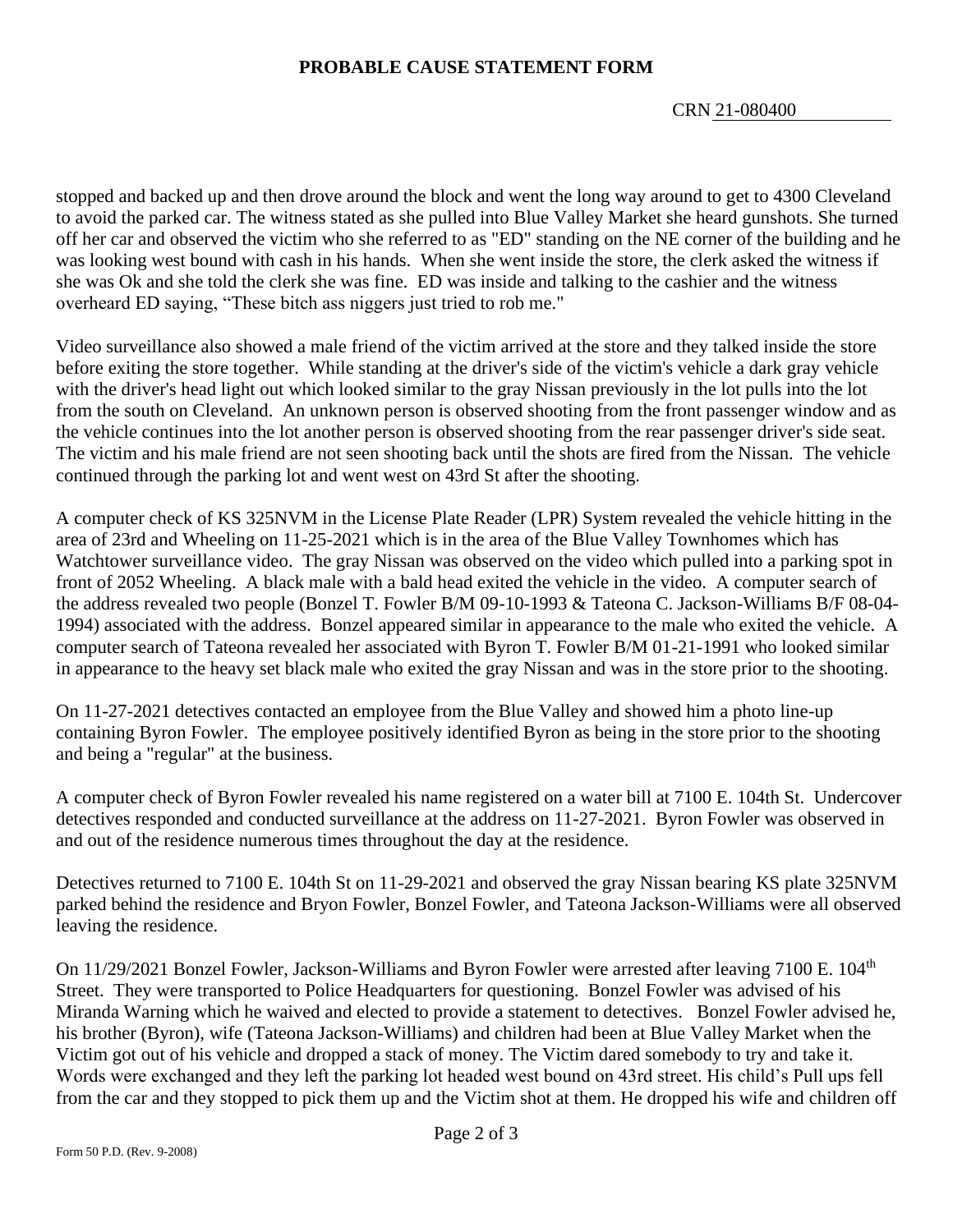CRN [21-080400](#page-0-0)

at 41st and Benton Boulevard (wife's sister's house) and he and his brother went back to the Blue Valley Market to see if the victim was there so they would know who he was so they could avoid him. As they pulled into the parking lot the Victim pulled out his gun again so they shot at him. They knew they should turn themselves in but were waiting. He was confronted about his wife being the vehicle's driver and he admitted she drove the vehicle as he was in the front seat and his brother was in the back seat.

During the interview, he stated both he and his brothers guns were in a box with some cable receiver on his Grandmother's porch at her apartment complex in Kansas. Detectives responded to his Grandmother's apartment and located a black Taurus 9mm handgun in the box he had described. We advised him detectives only located the Taurus handgun. He stated that was his gun and his brothers gun might be on top of the television stand. Detectives were unable to locate a firearm on top of the television stand. He advised if the gun was not in either one of those locations, he did not know where his brother had moved it. He advised detectives his brother's gun is a Glock 19.

| Printed Name Det B. Thomas 3971 | Signature /s/ B. Thomas 3971                                              |        |
|---------------------------------|---------------------------------------------------------------------------|--------|
|                                 | The Court finds probable cause and directs the issuance of a warrant this | day of |
|                                 | Judge                                                                     |        |

Circuit Court of County, State of Missouri.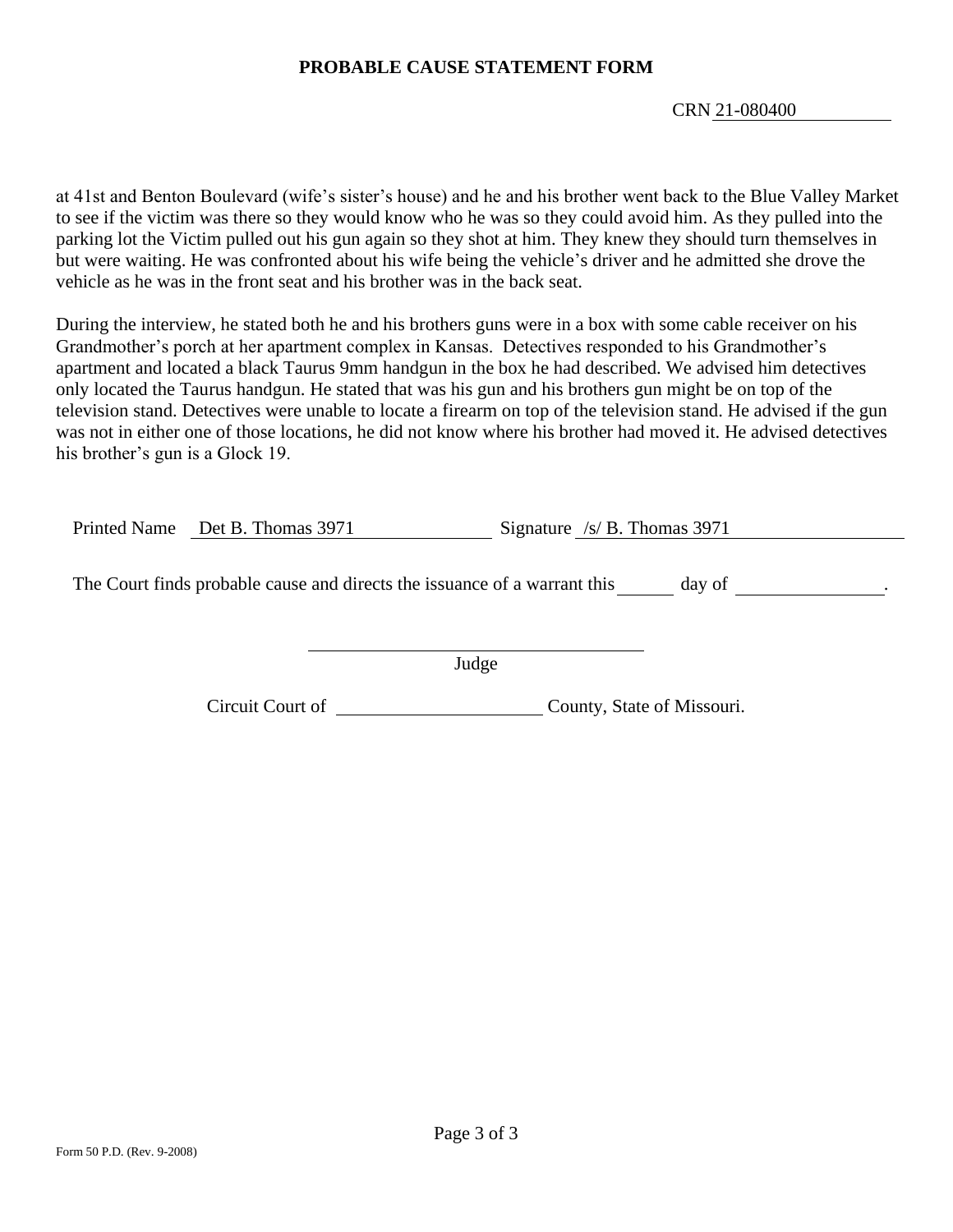<span id="page-3-1"></span><span id="page-3-0"></span>

| $I_{\star}$                                                                                                       | Det Brad Thomas 3971, Kansas City, Missouri Police Department                                |  |                       |  |                                            |    |
|-------------------------------------------------------------------------------------------------------------------|----------------------------------------------------------------------------------------------|--|-----------------------|--|--------------------------------------------|----|
|                                                                                                                   | (Name and identify law enforcement officer, or person having information as probable cause.) |  |                       |  |                                            |    |
| knowing that false statements on this form are punishable by law, state that the facts contained herein are true. |                                                                                              |  |                       |  |                                            |    |
|                                                                                                                   | I have probable cause to believe that on $11/26/2021$                                        |  | (Date)                |  | , at 4300 Cleveland<br>(Address)           | 1n |
|                                                                                                                   | Kansas City, Jackson                                                                         |  | Missouri Byron Fowler |  |                                            |    |
|                                                                                                                   | (County)                                                                                     |  |                       |  | (Name of Offender $(s)$ )                  |    |
|                                                                                                                   | B/M, 01/21/1991, 6/220, Bn/Bk                                                                |  |                       |  | committed one or more criminal offense(s). |    |
|                                                                                                                   | (Description of Identity)                                                                    |  |                       |  |                                            |    |

The facts supporting this belief are as follows:

On 11-26-2021 at 1939 hours, Officers from the Kansas City Missouri Police Department were dispatched to 4300 Cleveland Ave (Blue Valley Market) on a shooting call. Upon arrival a black male victim was located in the parking lot of the business suffering from an apparent gunshot injury. The victim was transported to an area hospital where he later died as a result of his injuries.

Surveillance video from the store captured the shooting which showed a gray Nissan (driver's side head light out) pull into the parking lot and a heavy set black male wearing black pants, white t-shirt, black shoes with white sole, and black jacket exited the rear driver's side seat and go into the business. An unknown black male who appears to have a bald head is observed in the front passenger seat and an unknown black female wearing a blue jacket with red sleeves, gray t-shirt, black pants, and black shoes exited the driver's door and opened the trunk to the vehicle. While the trunk was opened, KS license plate 325NVM was observed on the vehicle. While the gray Nissan was parked in parking lot, a maroon Honda Pilot (victim's vehicle) was observed backing into a parking spot near the gray Nissan.

The heavy set black male who went inside the store returned to the vehicle and entered the rear passenger seat of the Nissan and the unknown female entered the driver's seat. At this time the victim opened the driver's door to his vehicle and as he exited the vehicle he dropped a large amount of cash on the ground in the open parking spot between his vehicle and the Nissan. The victim and the occupants of the Nissan exchange words as the Nissan is backing out of its parking spot. As the Nissan drives out of camera view the victim reacts to something and jumps into his vehicle. The victim exits his vehicle holding what appeared to be a gun as he picks up his money off the ground. The victim walked to the north side of the business and looked to the west down 43rd St and appeared to fire several rounds to the west before going into the store.

While the victim was inside the store he talked with a female (witness) who later provided a statement to detectives. The witness said she was at 43<sup>rd</sup> and Indiana when she observed a dark 4 door car parked on the side of the road with it lights off and all the doors open. The car was parked east of 43<sup>rd</sup> and Indiana. She stated she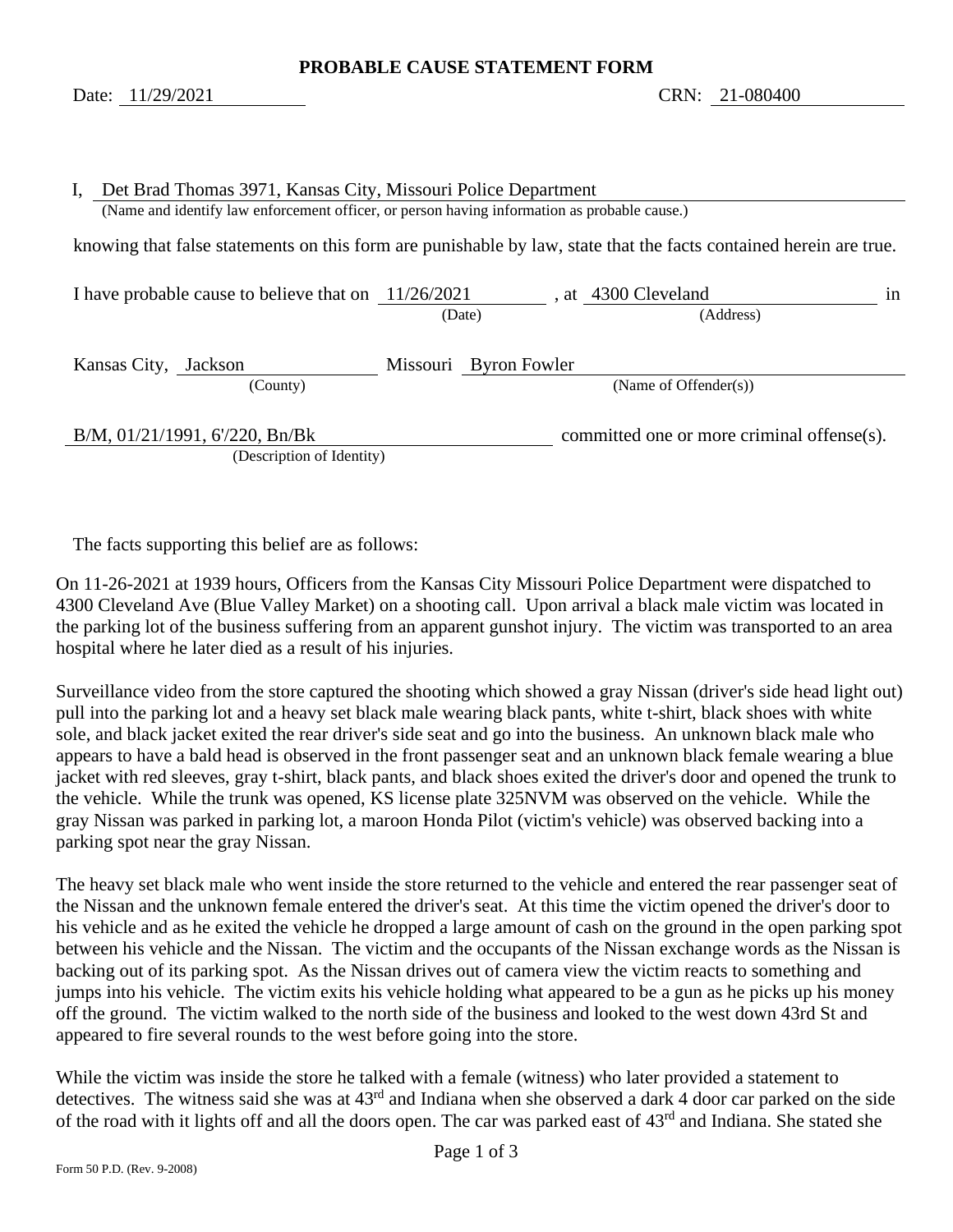CRN [21-080400](#page-3-0)

stopped and backed up and then drove around the block and went the long way around to get to 4300 Cleveland to avoid the parked car. The witness stated as she pulled into Blue Valley Market she heard gunshots. She turned off her car and observed the victim who she referred to as "ED" standing on the NE corner of the building and he was looking west bound with cash in his hands. When she went inside the store, the clerk asked the witness if she was Ok and she told the clerk she was fine. ED was inside and talking to the cashier and the witness overheard ED saying, "These bitch ass niggers just tried to rob me."

Video surveillance also showed a male friend of the victim arrived at the store and they talked inside the store before exiting the store together. While standing at the driver's side of the victim's vehicle a dark gray vehicle with the driver's head light out which looked similar to the gray Nissan previously in the lot pulls into the lot from the south on Cleveland. An unknown person is observed shooting from the front passenger window and as the vehicle continues into the lot another person is observed shooting from the rear passenger driver's side seat. The victim and his male friend are not seen shooting back until the shots are fired from the Nissan. The vehicle continued through the parking lot and went west on 43rd St after the shooting.

A computer check of KS 325NVM in the License Plate Reader (LPR) System revealed the vehicle hitting in the area of 23rd and Wheeling on 11-25-2021 which is in the area of the Blue Valley Townhomes which has Watchtower surveillance video. The gray Nissan was observed on the video which pulled into a parking spot in front of 2052 Wheeling. A black male with a bald head exited the vehicle in the video. A computer search of the address revealed two people (Bonzel T. Fowler B/M 09-10-1993 & Tateona C. Jackson-Williams B/F 08-04- 1994) associated with the address. Bonzel appeared similar in appearance to the male who exited the vehicle. A computer search of Tateona revealed her associated with Byron T. Fowler B/M 01-21-1991 who looked similar in appearance to the heavy set black male who exited the gray Nissan and was in the store prior to the shooting.

On 11-27-2021 detectives contacted an employee from the Blue Valley and showed him a photo line-up containing Byron Fowler. The employee positively identified Byron as being in the store prior to the shooting and being a "regular" at the business.

A computer check of Byron Fowler revealed his name registered on a water bill at 7100 E. 104th St. Undercover detectives responded and conducted surveillance at the address on 11-27-2021. Byron Fowler was observed in and out of the residence numerous times throughout the day at the residence.

Detectives returned to 7100 E. 104th St on 11-29-2021 and observed the gray Nissan bearing KS plate 325NVM parked behind the residence and Bryon Fowler, Bonzel Fowler, and Tateona Jackson-Williams were all observed leaving the residence.

Bryon Fowler, Bonzel Fowler and Tateona Jackson-Williams were arrested in a vehicle after leaving the address. Byron was placed under arrest and transported to Police Headquarters for questioning. Byron was read his Miranda Rights and initially stated he wanted an attorney. Byron asked detectives several questions and we advised him we could not answer his questions due to him requesting an attorney. Byron was advised if he changed his mind and wanted to speak with us he could ask for us while in the interview room and we would return and talk to him. After a few minutes Sgt. Heins took Byron some water and he asked her if she could send the detectives back in because he wanted to talk. Detectives responded back to the interview room and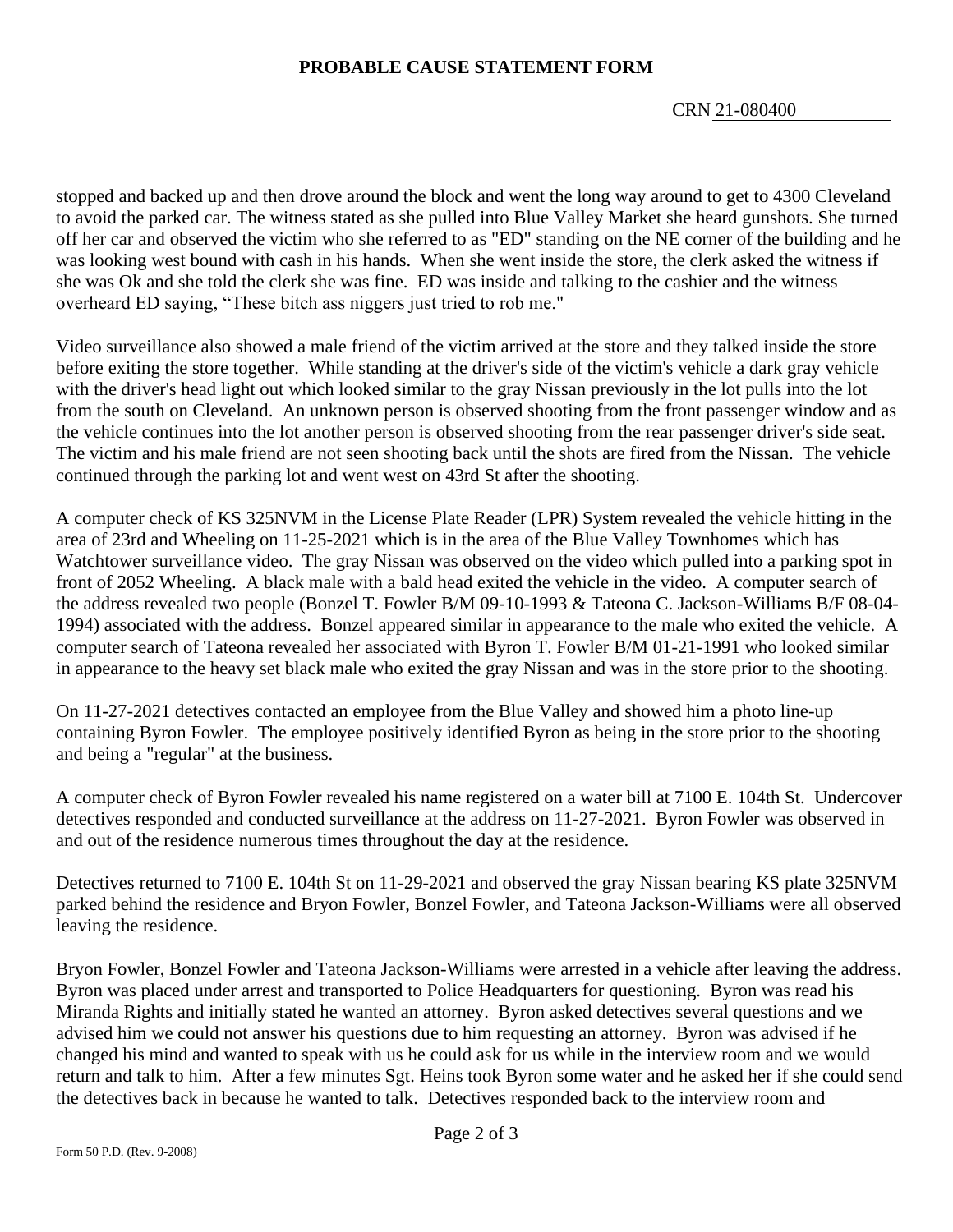CRN [21-080400](#page-3-0)

reinitiated the interview. Byron stated he was with Tateona, Bonzel and two young children. They had stopped at the Blue Valley Market to get something to drink. Byron stated when he left the store and got into their vehicle the victim got out of the vehicle and threw a bunch of money on the ground. Byron stated the victim was yelling at them daring them to take the money. Byron stated he told the victim they didn't want his money and they had kids in the car and started leaving. Byron stated as they were in the parking lot leaving the victim fired several shots at them as they were leaving striking the driver's door window and the rear driver's door. Byron stated as they were leaving Tateona had driven over a curb and several items fell out of the car onto 43rd street. Byron stated they got out of the car to retrieve the items that fell out of the car and the victim ran to the street and fired several more shots at them. Byron stated they then went to 4100 Benton and dropped the kids off and then went back to Blue Valley Market to review the video to see who had shot at them. Bryon stated they drove by Blue Valley Market and did not see the victim and then they turned around to pull into the parking lot at which time he stated the victim began shooting at them. Byron stated he and Bonzel fired back at the victim and he was seated in the back seat and Bonzel was seated in the front passenger seat with Tateona driving. Byron stated they drove away from the scene and he didn't know the victim had died. Byron said the firearm he used was located at his Grandmothers residence in Kansas. He described it as being in the kitchen cabinet. When detectives responded to the Grandmothers residence Byron's firearm was not located.

Printed Name Det B. Thomas 3971 Signature /s/ B. Thomas 3971

The Court finds probable cause and directs the issuance of a warrant this day of .

Judge

Circuit Court of County, State of Missouri.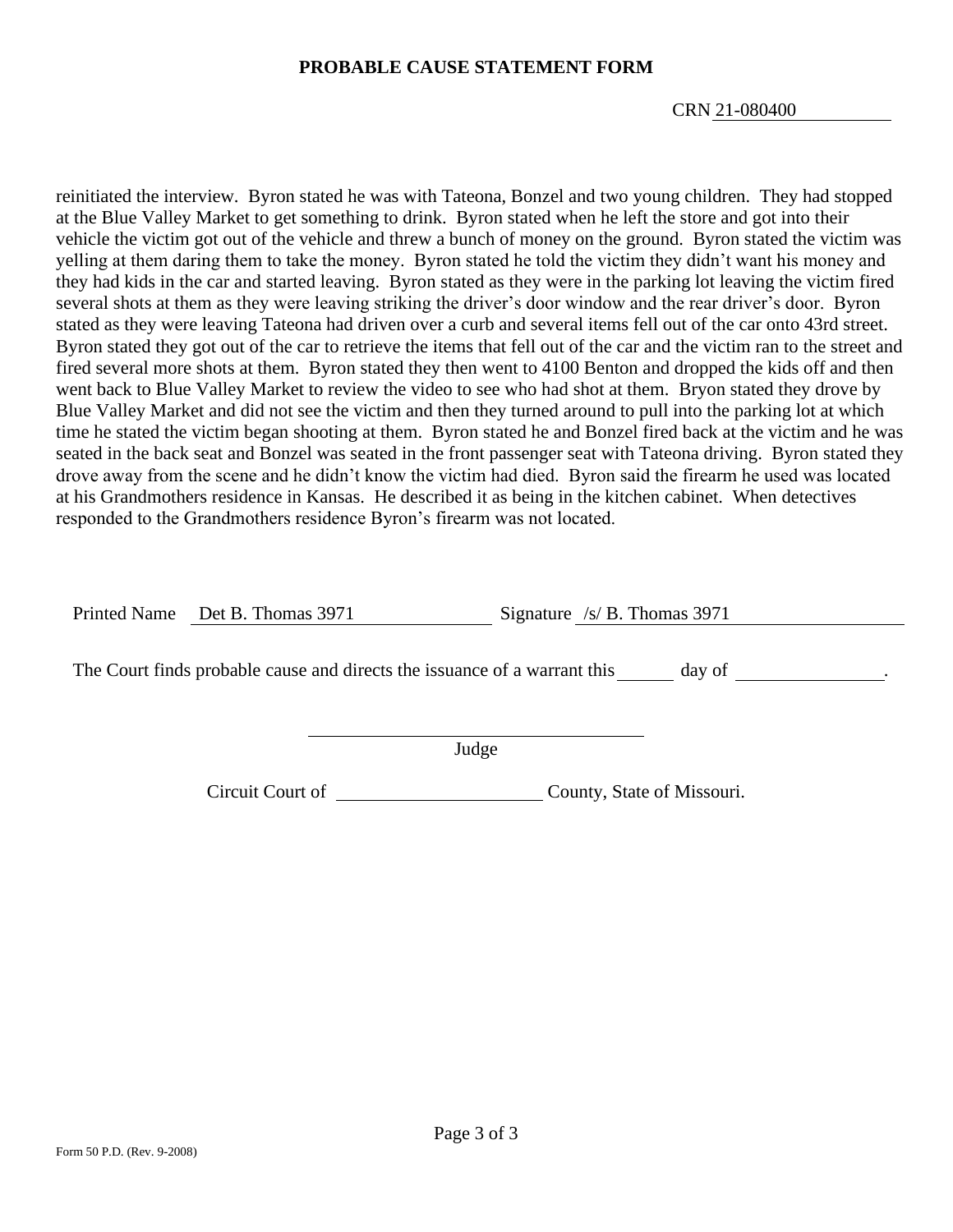<span id="page-6-1"></span><span id="page-6-0"></span>

| I, Det Brad Thomas 3971, Kansas City, Missouri Police Department<br>(Name and identify law enforcement officer, or person having information as probable cause.) |                                      |                                                                          |  |  |
|------------------------------------------------------------------------------------------------------------------------------------------------------------------|--------------------------------------|--------------------------------------------------------------------------|--|--|
| knowing that false statements on this form are punishable by law, state that the facts contained herein are true.                                                |                                      |                                                                          |  |  |
| I have probable cause to believe that on $11/26/2021$                                                                                                            | (Date)                               | $\overline{a}$ , at $\overline{a}$ 4300 Cleveland Ave<br>1n<br>(Address) |  |  |
| Kansas City, Jackson<br>(County)                                                                                                                                 | Missouri Tateona C. Jackson-Williams | (Name of Offender $(s)$ )                                                |  |  |
| B/F, 08/04/1994, 5'01/160, Bn/Bk<br>(Description of Identity)                                                                                                    |                                      | committed one or more criminal offense(s).                               |  |  |

The facts supporting this belief are as follows:

On 11-26-2021 at 1939 hours, Officers from the Kansas City Missouri Police Department were dispatched to 4300 Cleveland Ave (Blue Valley Market) on a shooting call. Upon arrival a black male victim was located in the parking lot of the business suffering from an apparent gunshot injury. The victim was transported to an area hospital where he later died as a result of his injuries.

Surveillance video from the store captured the shooting which showed a gray Nissan (driver's side head light out) pull into the parking lot and a heavy set black male wearing black pants, white t-shirt, black shoes with white sole, and black jacket exited the rear driver's side seat and go into the business. An unknown black male who appears to have a bald head is observed in the front passenger seat and an unknown black female wearing a blue jacket with red sleeves, gray t-shirt, black pants, and black shoes exited the driver's door and opened the trunk to the vehicle. While the trunk was opened, KS license plate 325NVM was observed on the vehicle. While the gray Nissan was parked in parking lot, a maroon Honda Pilot (victim's vehicle) was observed backing into a parking spot near the gray Nissan.

The heavy set black male who went inside the store returned to the vehicle and entered the rear passenger seat of the Nissan and the unknown female entered the driver's seat. At this time the victim opened the driver's door to his vehicle and as he exited the vehicle he dropped a large amount of cash on the ground in the open parking spot between his vehicle and the Nissan. The victim and the occupants of the Nissan exchange words as the Nissan is backing out of its parking spot. As the Nissan drives out of camera view the victim reacts to something and jumps into his vehicle. The victim exits his vehicle holding what appeared to be a gun as he picks up his money off the ground. The victim walked to the north side of the business and looked to the west down 43rd St and appeared to fire several rounds to the west before going into the store.

While the victim was inside the store he talked with a female (witness) who later provided a statement to detectives. The witness said she was at 43<sup>rd</sup> and Indiana when she observed a dark 4 door car parked on the side of the road with it lights off and all the doors open. The car was parked east of 43<sup>rd</sup> and Indiana. She stated she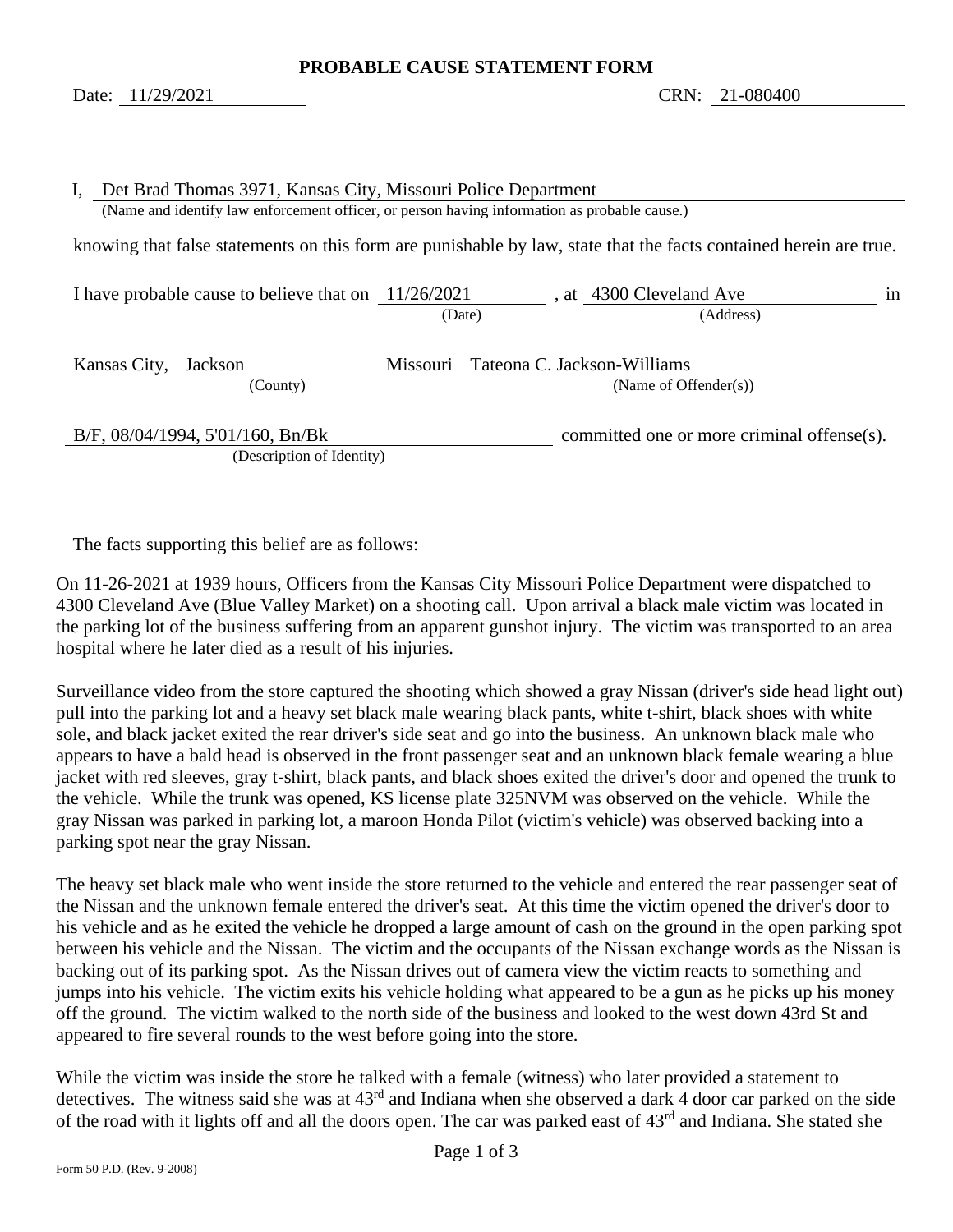CRN [21-080400](#page-6-0)

stopped and backed up and then drove around the block and went the long way around to get to 4300 Cleveland to avoid the parked car. The witness stated as she pulled into Blue Valley Market she heard gunshots. She turned off her car and observed the victim who she referred to as "ED" standing on the NE corner of the building and he was looking west bound with cash in his hands. When she went inside the store, the clerk asked the witness if she was Ok and she told the clerk she was fine. ED was inside and talking to the cashier and the witness overheard ED saying, "These bitch ass niggers just tried to rob me."

Video surveillance also showed a male friend of the victim arrived at the store and they talked inside the store before exiting the store together. While standing at the driver's side of the victim's vehicle a dark gray vehicle with the driver's head light out which looked similar to the gray Nissan previously in the lot pulls into the lot from the south on Cleveland. An unknown person is observed shooting from the front passenger window and as the vehicle continues into the lot another person is observed shooting from the rear passenger driver's side seat. The victim and his male friend are not seen shooting back until the shots are fired from the Nissan. The vehicle continued through the parking lot and went west on 43rd St after the shooting.

A computer check of KS 325NVM in the License Plate Reader (LPR) System revealed the vehicle hitting in the area of 23rd and Wheeling on 11-25-2021 which is in the area of the Blue Valley Townhomes which has Watchtower surveillance video. The gray Nissan was observed on the video which pulled into a parking spot in front of 2052 Wheeling. A black male with a bald head exited the vehicle in the video. A computer search of the address revealed two people (Bonzel T. Fowler B/M 09-10-1993 & Tateona C. **Jackson-Williams** B/F 08- 04-1994) associated with the address. Bonzel appeared similar in appearance to the male who exited the vehicle. A computer search of Tateona revealed her associated with Byron T. Fowler B/M 01-21-1991 who looked similar in appearance to the heavy set black male who exited the gray Nissan and was in the store prior to the shooting.

On 11-27-2021 detectives contacted an employee from the Blue Valley and showed him a photo line-up containing Byron Fowler. The employee positively identified Byron as being in the store prior to the shooting and being a "regular" at the business.

A computer check of Byron Fowler revealed his name registered on a water bill at 7100 E. 104th St. Undercover detectives responded and conducted surveillance at the address on 11-27-2021. Byron Fowler was observed in and out of the residence numerous times throughout the day at the residence.

Detectives returned to 7100 E. 104th St on 11-29-2021 and observed the gray Nissan bearing KS plate 325NVM parked behind the residence and Bryon Fowler, Bonzel Fowler, and **Tateona Jackson-Williams** were all observed leaving the residence.

**Tateona Jackson-Williams** was arrested in a vehicle after leaving the address. She was placed under arrest and transported to Police Headquarters for questioning. **Jackson-Williams** was read her Miranda Warning, waived her rights and provided a statement to detectives. **Jackson-Williams** said she, Bonzel Fowler and Byron Fowler were at 4300 Cleveland in a 2009 gray Nissan Maxima with Kansas license plates and a broken head light. **Jackson-Williams** said she was in the driver's seat, Bonzel was the front seat passenger and Byron was in the rear passenger seat with her 2 children. Byron went in the store then came out and got back in the vehicle. The